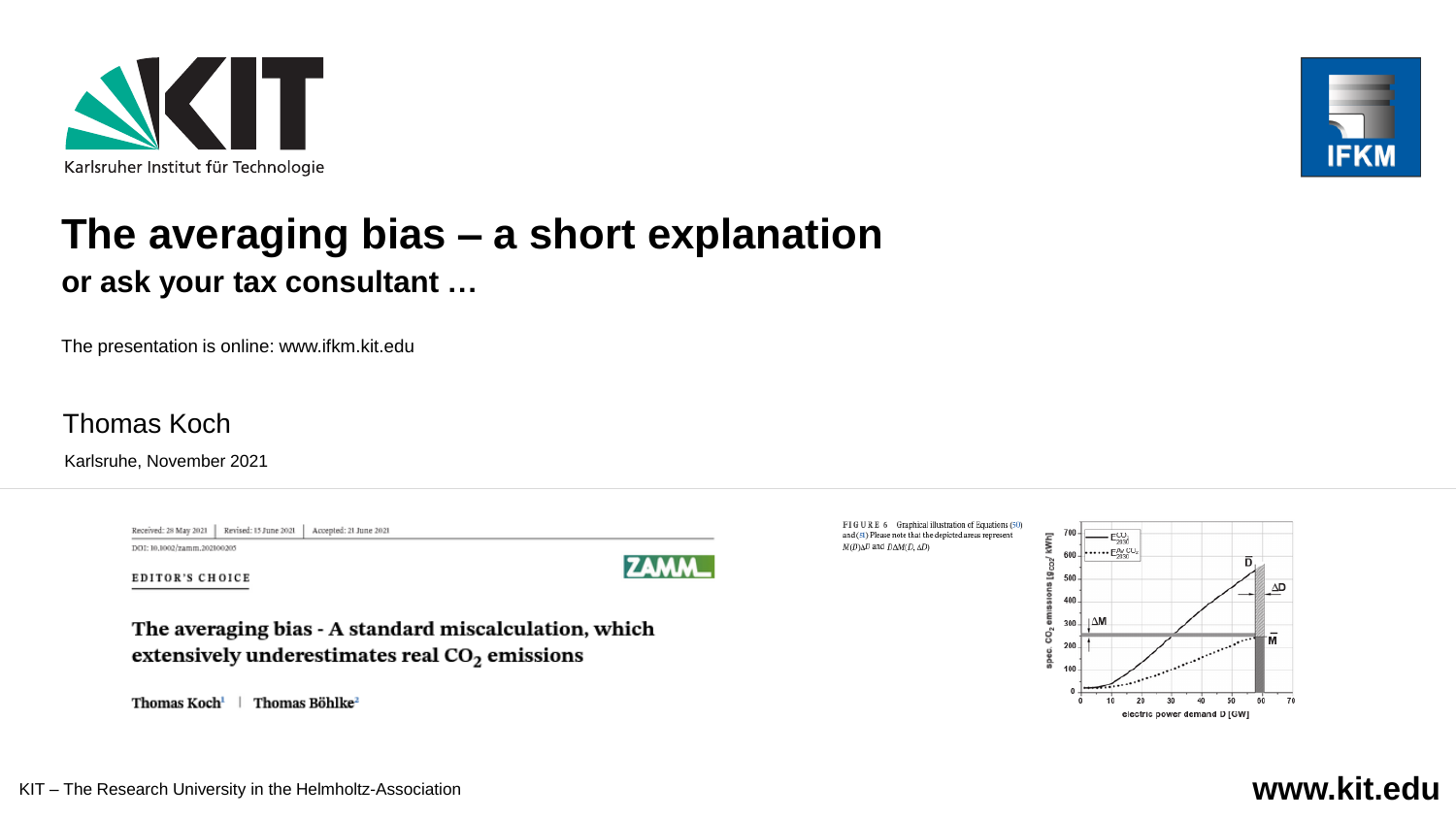

**ZAMM\_** 

# **Motivation (example)**

Und wie viel CO2 sparte das ein? Das kommt dann vor allem auf den Strommix an, mit dem man diese E-Autos lädt. Geht man davon aus, dass Elektroautos übers Jahr gesehen ungefähr den Durchschnittsstrom laden, ist ihr indirekter Klimafußabdruck leicht zu errechnen: Man benötigt ihren Verbrauch (in kWh pro Kilometer), und die Menge an CO2, die im Jahresmittel mit dem deutschen Kraftwerkspark pro kWh anfällt.

Im Kraftwerkspark gibt es Wind- und Fotovoltaikanlagen sowie Wasserkraft, Atomkraft und Biogas, also CO2-arme Erzeuger, ebenso wie Öl-, Gas- und Kohlekraftwerke. 2020 entstanden im Mittel laut vorläufigen Daten des Umweltbundesamts 366 Gramm pro Kilowattstunde deutschen Stroms, immerhin 400 Gramm oder 52 Prozent weniger als noch 1990. Bei einem durchschnittlichen Verbrauch der E-Autos auf 100 Kilometer vor 18 kWh macht das rund 66 Gramm CO<sub>2</sub> je Kilometer oder 6,6 Kilogramm auf 100 Kilometer.

Source: typical calculation with simplified approach





**EDITOR'S CHOICE** 

The averaging bias - A standard miscalculation, which extensively underestimates real CO<sub>2</sub> emissions

Thomas Koch<sup>1</sup> | Thomas Böhlke<sup>2</sup>

### **Simplified formula (underestimates CO<sup>2</sup> -emissions)**

An example for such a simplified formula to analyze the additional CO<sub>2</sub> emissions per time interval  $\Delta F(\bar{D}, \Delta D)$  caused by additional electric power  $\Delta D$  (unit: Watt) is the direct utilization of the average CO<sub>2</sub> emission footprint  $M(D)$  (unit  $g_{CO}$  /kWh) for a given average electricity demand  $\bar{D}$  of the electricity sector by the equation

 $\Delta F(D, \Delta D) \approx M(D) \Delta D$ ,

 $(49)$ 

 $\Delta F$  increase of  $CO_{2e}$  [g/h]= M  $\Delta D$ 

### **Exact formula**

By applying the fundamental theorem of differential and integral calculation of Leibniz of the  $17<sup>th</sup>$  century, the general and exact formula can be written as follows (see Equations (36) and (38))

 $\Delta F(D, \Delta D) = D \Delta M(D, \Delta D) + \Delta D M(D + \Delta D).$ 

 $(51)$ 

 $\Delta$ F increase of CO<sub>2e</sub> [g/h]= D  $\Delta$ M + M  $\Delta$ D

The approach  $\overline{M}$   $\Delta D$  significantly underestimates the real increase of  $CO<sub>2e</sub>$  emissions.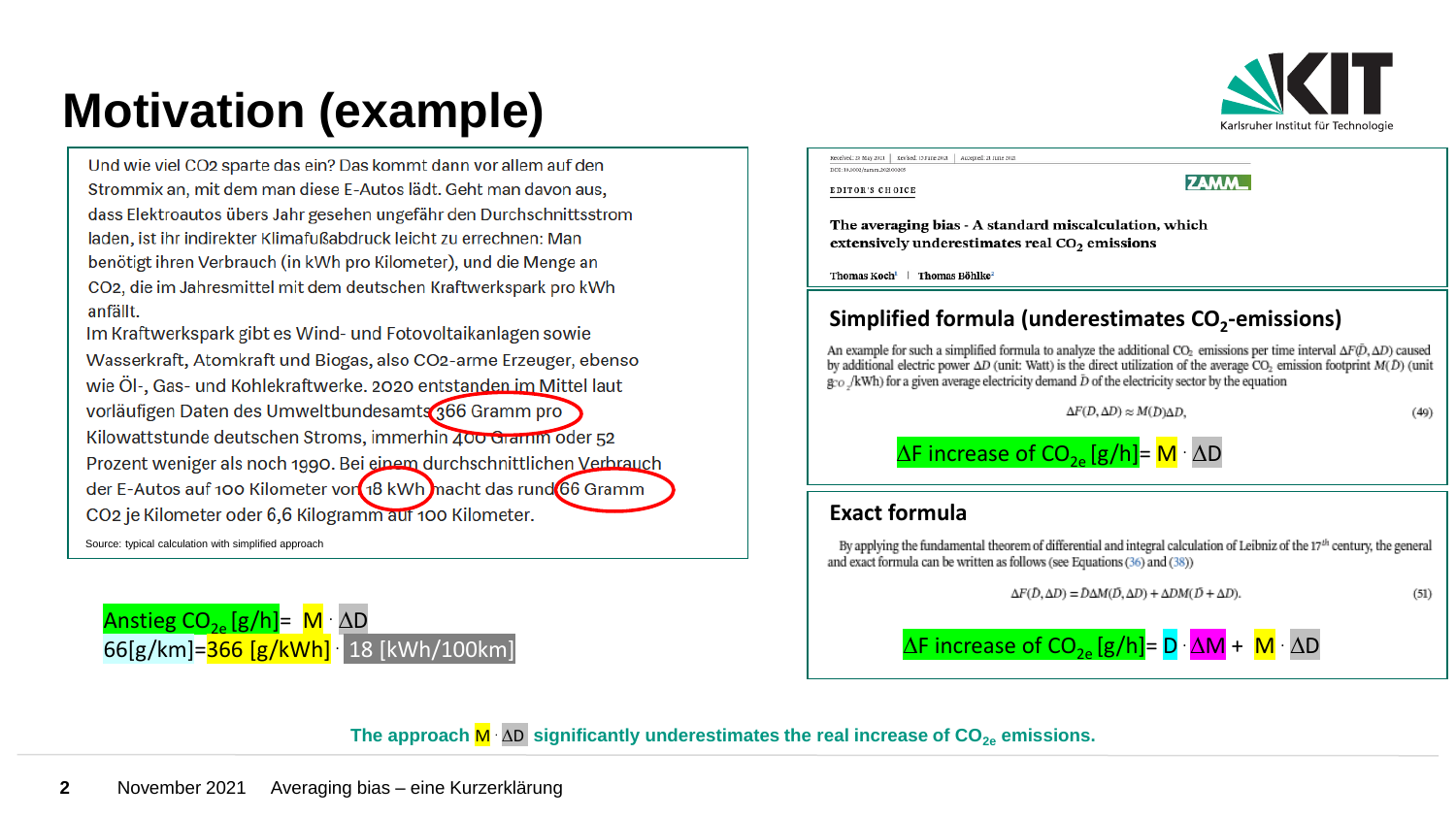

### • Even the shown approach M · ∆D + D · ∆M slightly underestimates the increased tax of 1097 €. This is explained in detail int the extended presentation (https://www.ifkm.kit.edu/152.php#block1961 , S.15 negligible error ) and is caused by the increase of tax-rate and income, which has to considered for  $M$  und  $D$ . This mathematical details not important for the general understationg of the "averaging bias" and can be neglected.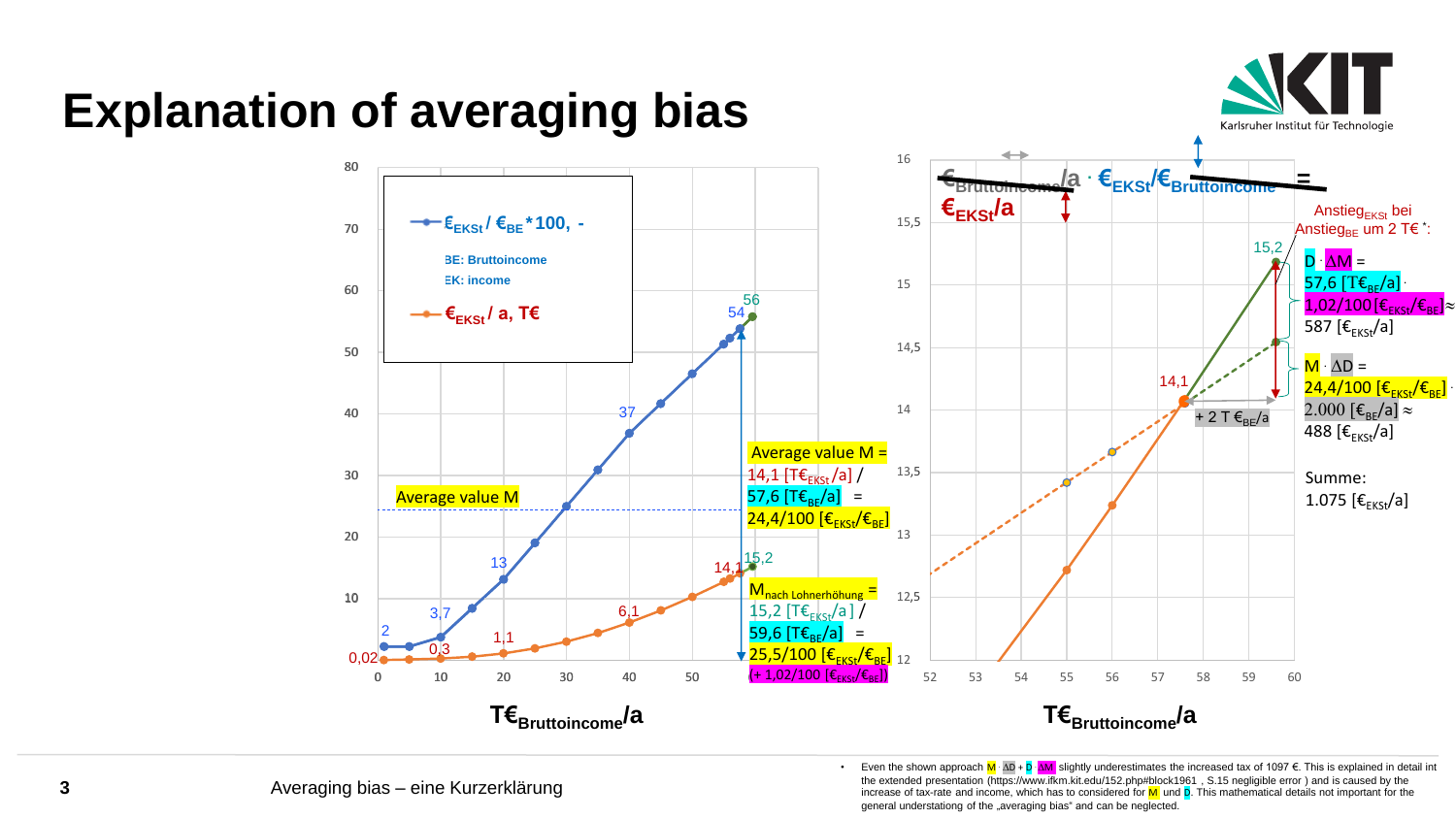

## **Explanation of averaging bias**



Averaging bias – eine Kurzerklärung

Please watch the units, when transfering 123 Mio t CO2/a and the average value of 244  $g_{CO2}/KWh$  as

• 8.760 h/a need to be considered.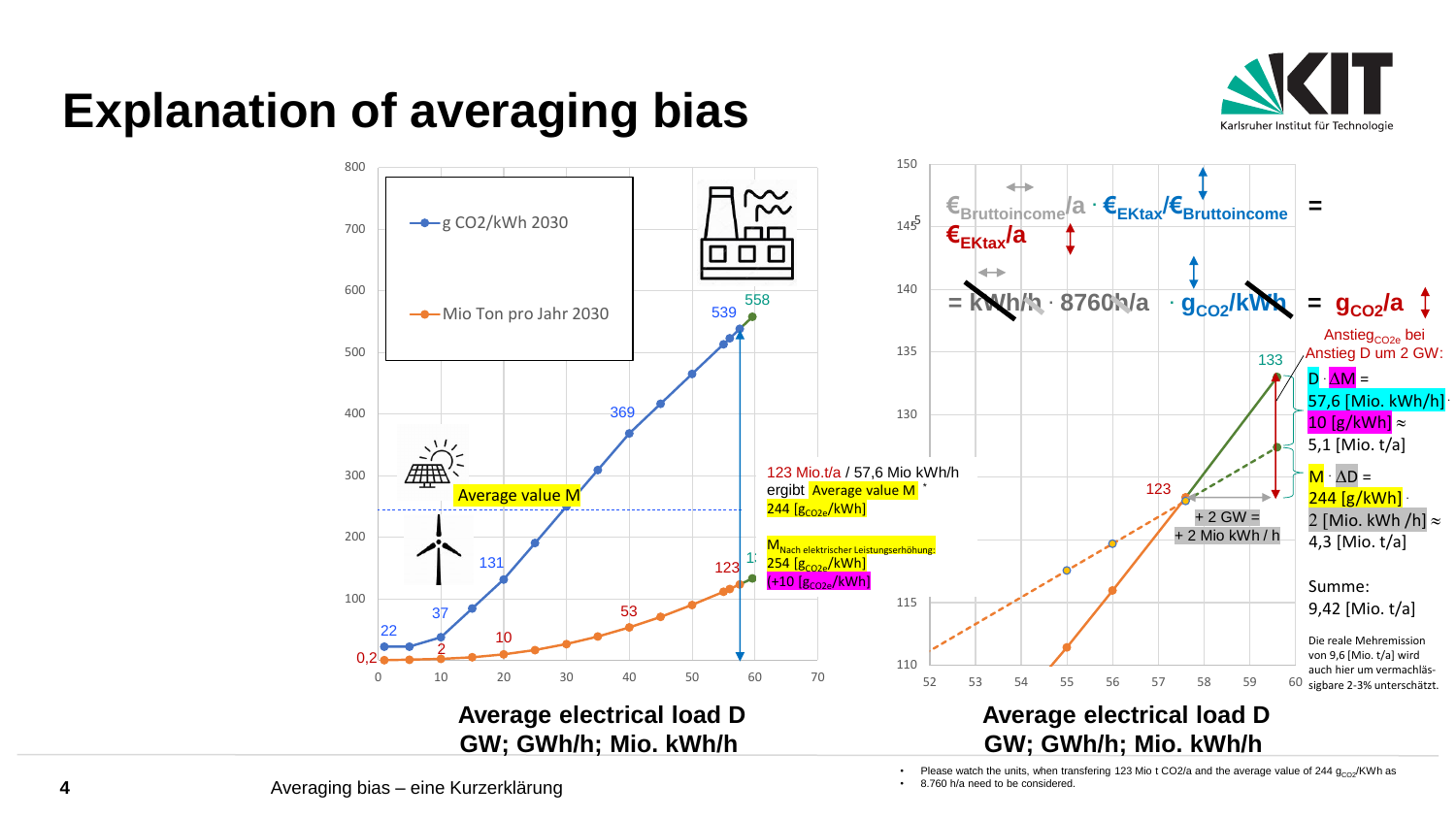## **Summary**





The approach  $M \Delta D$  significantly underestimates the real increase of  $CO_{2e}$  emissions and delivers wrong results as a consequence. The real increase of  $CO_{2e}$ emissions in Germany is roughly 2,1 times higher than the result of  $(M \Delta D)$ ! **You can ask your tax consultant …**